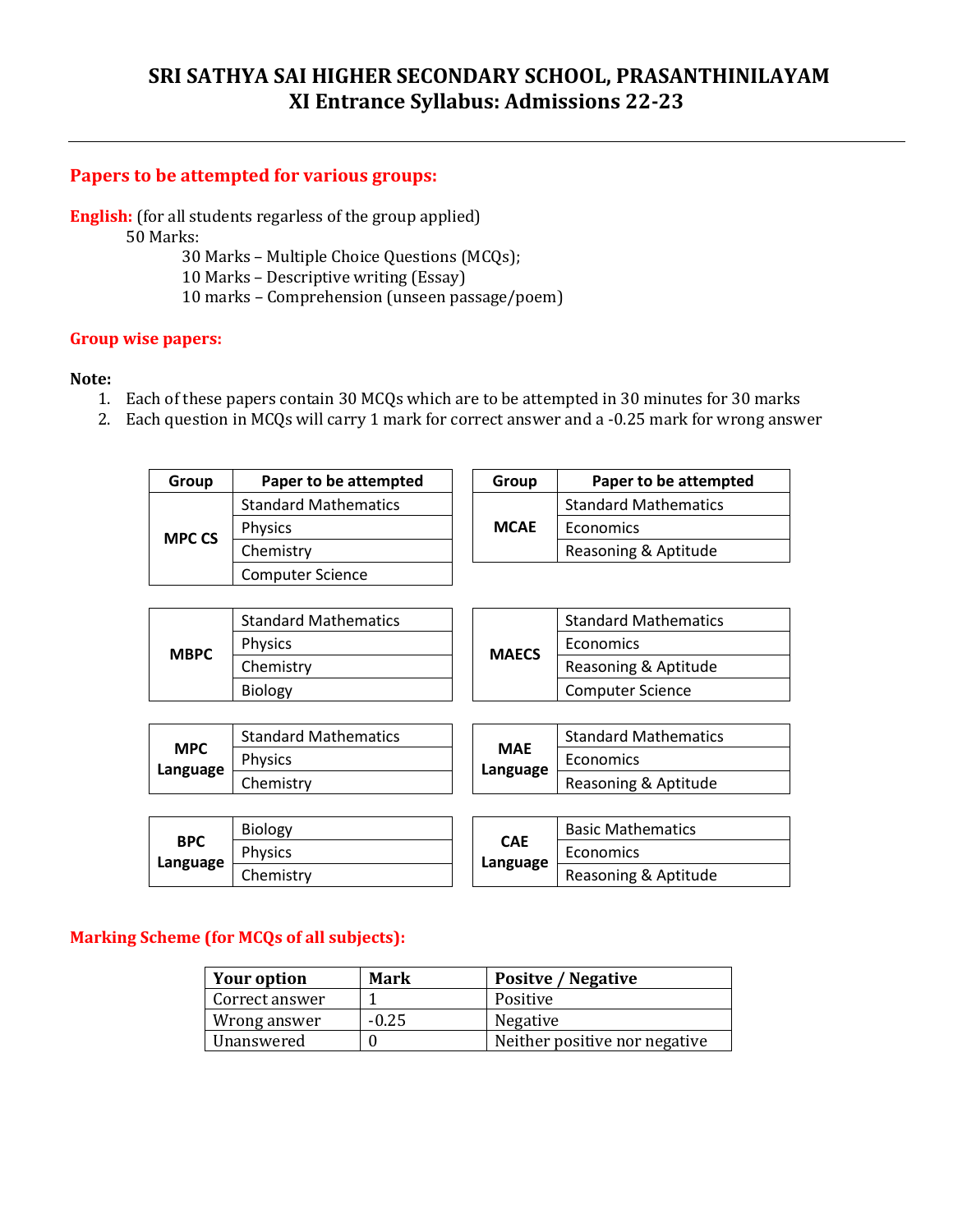# **SYLLABUS**

## **English:**

- 1. Identifying common errors.
- 2. Ability to write a report or a letter.
- 3. Familiarity with the following grammar:
	- a) Tenses
	- b) Use of prepositions
	- c) Active and Passive forms of verbs
	- d) Spelling
	- e) Direct Indirect speech
- 4. A creative piece of writing in about 150 words:
- 5. Comprehension of an extract, a poem or a piece of prose.

### **Standard Mathematics:**

- 1. Algebra-Real numbers, polynomials, Linear equations in variables, HCF, LCM of polynomials, Rational Expressions, Quadratic equations, Arithmetic progression.
- 2. Geometry- Similarity of triangles, Circles & tangents to circles.
- 3. Trigonometry-Identities, Ratios of complimentary Angles, Heights and Distances.
- 4. Mensuration- Areas and Volumes.
- 5. Statistics- Mean Median & Mode, Probability.
- 6. Co-ordinate Geometry-Distance between two points, Section formula.

#### **Physics:**

- 1. Scalars & Vectors, Equations of Motion, Newton's laws of Motion, Work, Power & Energy, Gravitation, Coulombs law
- 2. Heat Expansion of liquids and solids, specific heat, temperature and its measurement, Wave motion – frequency, wave length and velocity, Lens and Mirror equations.
- 3. Defects of human eye, Current electricity- Ohms law, resistors in series and parallel, Magnetic effects of currents and electromagnetic induction-Fleming's Rules' Nuclear fission and fusion, Solar energy.

### **Chemistry:**

- 1. Atomic Structure: Elementary atomic theories by Dalton, Rutherford, Bohr etc; Laws of chemical combinations; valencies, predicting formula-molecular and empirical; Bonding between atomsionic and covalent compounds and their properties.
- 2. Matter: types of matter like elements, compounds, mixtures, colloids, solutions etc- their properties separation techniques, preparation; States of matter
- 3. Mole concept: ways of expressing concentration of solutions such as molarity, percentage etc.
- 4. Physical and chemical changes: types of chemical reactions; writing reactions.
- 5. Classification of elements: Periodicity, periodic law, periods and groups; gradation in properties along periods and groups.
- 6. Carbon and its compounds: alkanes, alkenes, alkynes; versatile nature of carbon, homologous series, covalent bonding, electron dot structures.
- 7. Metals and non-metals distinction between metals and non-metals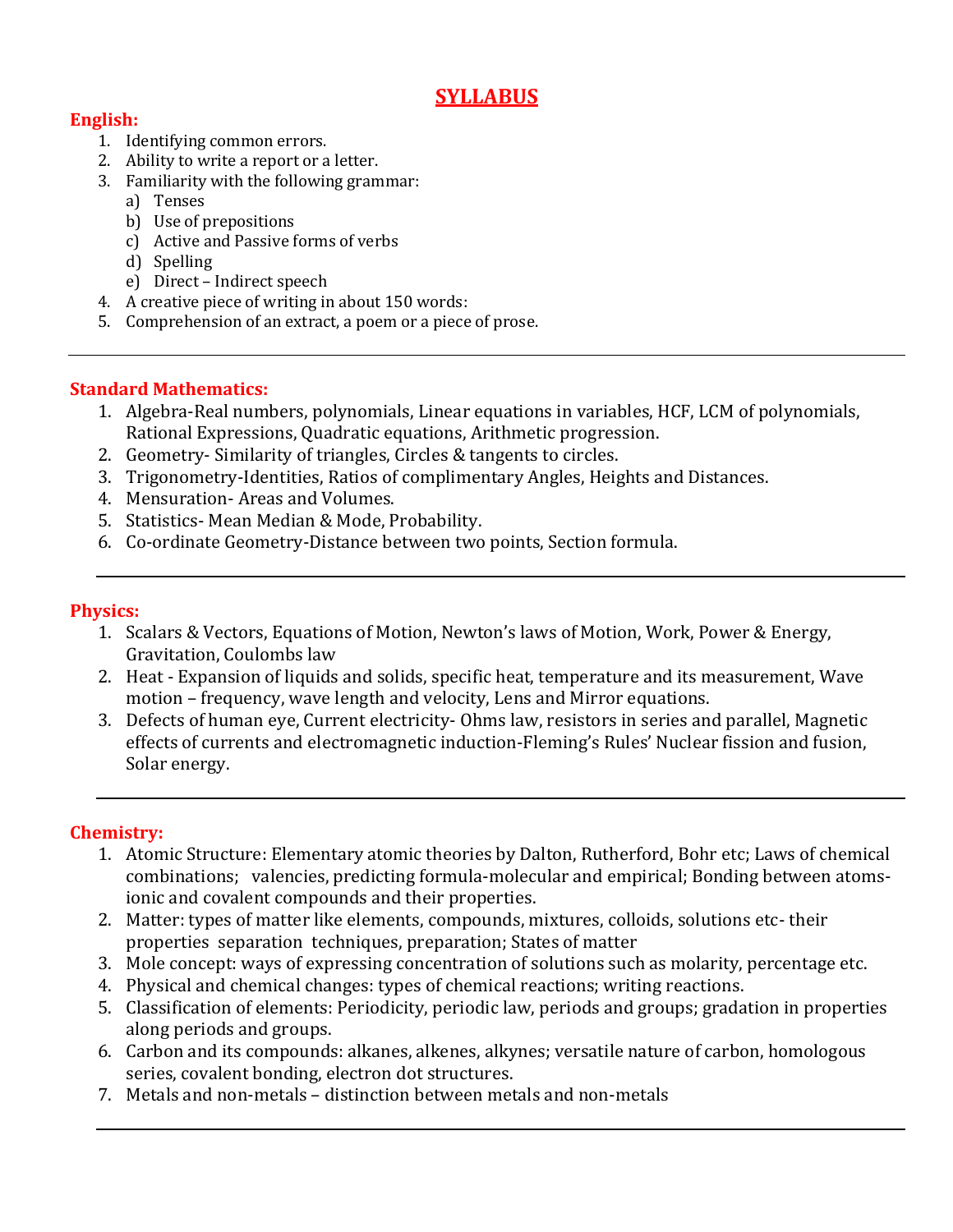## **Biology:**

- 1. Cell structure and function: Brief account of structure and function of cell organelles. Plant and animal tissues- location, structure and function.
- 2. Diversity in the Living World: Classification and gross features of plants and animal groups with examples.
- 3. Life processes: Basic concepts of nutrition, respiration, control and co-ordination, transport, excretion and reproduction in plants and animals.
- 4. Health and Disease: Communicable and non communicable diseases- pathogens, mode of Spread, control and preventive measures.
- 5. Heredity and evolution: Basic concepts of Mendel's laws of inheritance, sex determination in humans and basic concepts of evolution.
- 6. Natural resources: Conservation and judicious use of soil, water and air. Biogeochemical cyclesnitrogen, carbon and water cycles. Green house effect and ozone depletion. Ecosystem-food chains.

## **Basic Mathematics:**

- 1. Algebra: Linear Equations in 2 variables, Polynomials, Quadratic Equations and Arithmatic progressions.
- 2. Mensuration: Areas and volumes.
- 3. Statistics: Mean, Median, Mode and Probability.
- 4. Arithmatic: Percentage, Profit and loss, Ratio and proportion, SI and CI.

### **Computer Science and Informatics:**

- 1. Computer Fundamentals, History of computers
- 2. Binary, Octal and Hexadecimal number system
- 3. Basics of MS word, Excel Functions like Sum, Round, If, Len, And, Or, Power, Left, Right, Mid, Find, Trim, Concatenate, Mod, Count, Countif
- 4. Mental-ability, mathematical reasoning and aptitude test

### **Reasoning & Aptitude:**

- 1. Series completion
- 2. Venn diagrams
- 3. Blood relation test
- 4. Arithmatic Reasoning
- 5. Direction sense test
- 6. Dice
- 7. Artificial Language
- 8. Character puzzles
- 9. Classification
- 10. Data Sufficiency
- 11. Clock
- 12. Time & distance